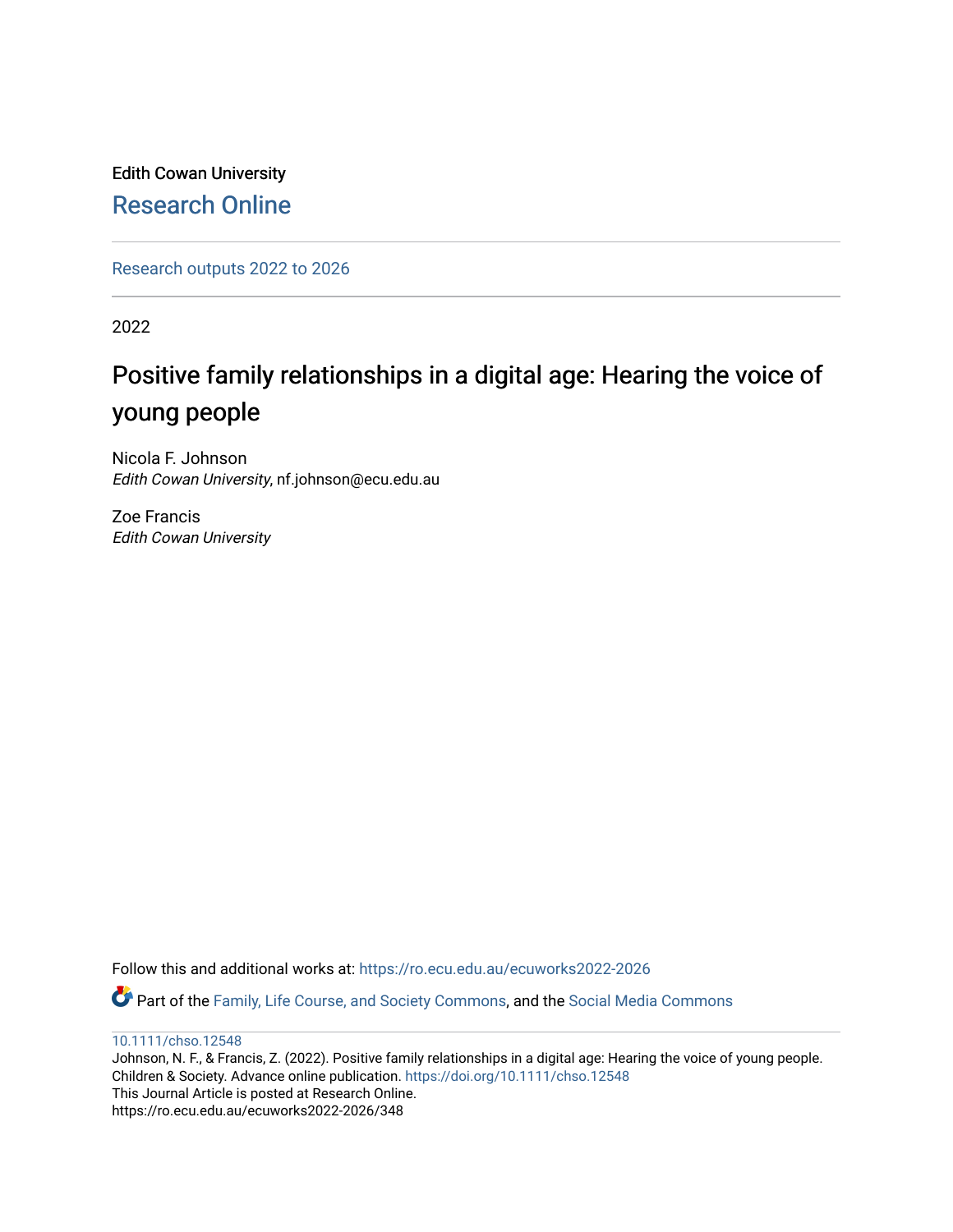

# **Positive family relationships in a digital age: Hearing the voice of young people**

# **Nicola F. Johnson<sup>1</sup> | Zoe Francis<sup>2</sup>**

1 School of Education, Edith Cowan University, Perth, Western Australia, Australia

2 Women's Health in the South East, Melbourne, Victoria, Australia

#### **Correspondence**

Nicola F. Johnson, Edith Cowan University, School of Education, 2 Bradford St, Mt Lawley, Perth, WA 6050, Australia. Email: [nf.johnson@ecu.edu.au](mailto:nf.johnson@ecu.edu.au)

#### **Abstract**

This study focused on young people's perspectives about family relationships and how they can be strengthened or weakened through digital media practices. Located in Melbourne, Australia, 20 participants aged between 13 and 17 years were interviewed about how digital devices and practices shaped the way they interacted with family. The thematic analysis points to the young people's commitment to family cohesion. This was demonstrated through responsible use of social media, admitting the need for device-free time, acknowledging the challenges of being online, and their sense of responsibility as a family member, which informed and shaped the way they individually acted.

#### **KEYWORDS**

communication, families, qualitative research, relationships, technology

# **INTRODUCTION**

Increasingly, everyday lives across the world are shaped by technology and digital interactions. These digital preferences and media-infused experiences also affect how families relate to each other inside and outside the home. How family relationships are maintained or have changed because of digitised interactions and influences have been previously documented (Hertlein, 2012; Mesch, 2006). This study was particularly focused on young people's perspectives about family relationships and how they can be strengthened or weakened through digital media practices. We were interested in young people's perspectives on how families might work together to

This is an open access article under the terms of the Creative Commons Attribution-NonCommercial-NoDerivs License, which permits use and distribution in any medium, provided the original work is properly cited, the use is non-commercial and no modifications or adaptations are made.

© 2022 The Authors. *Children & Society* published by National Children's Bureau and John Wiley & Sons Ltd.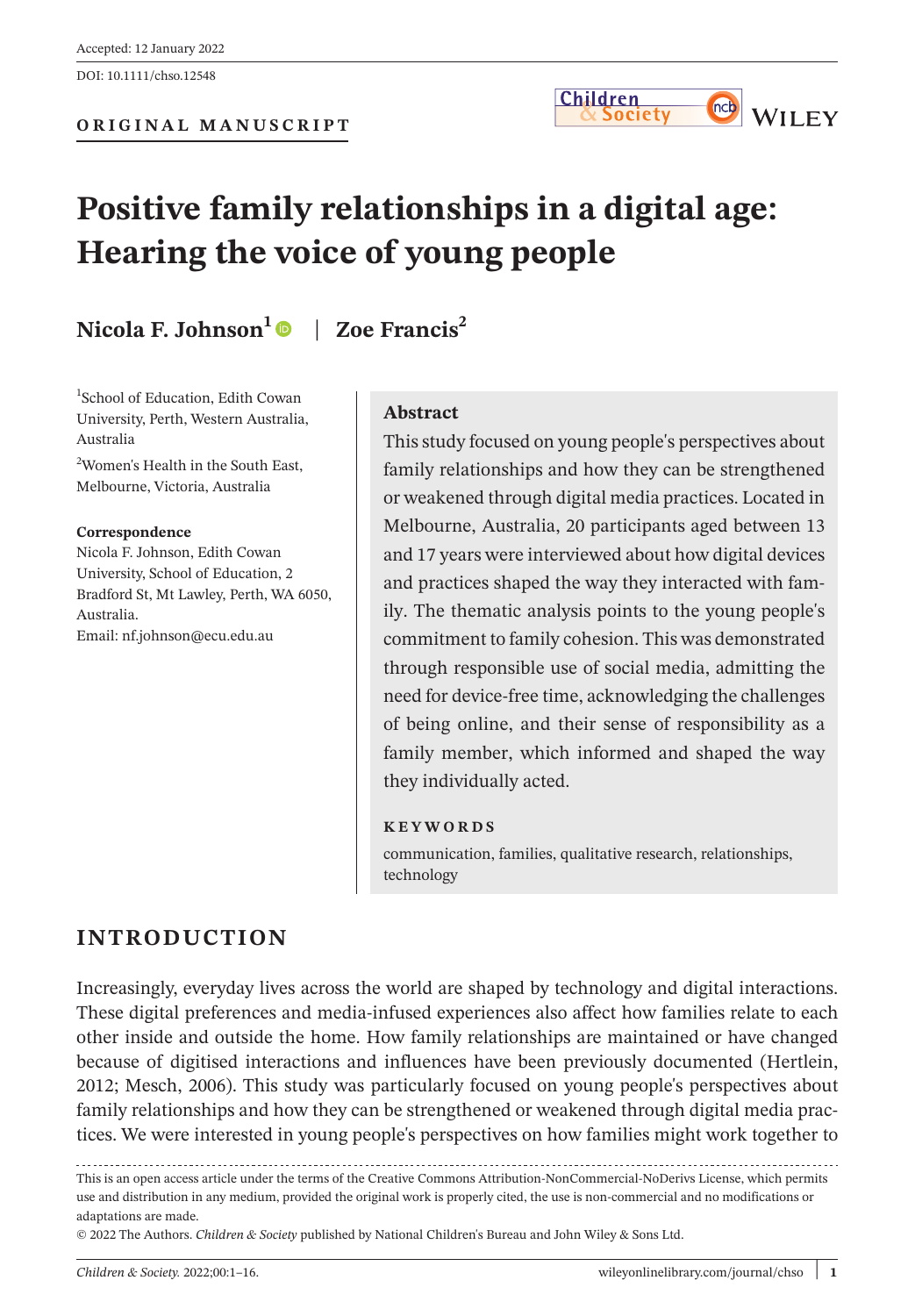maintain and strengthen relationships within a digital age $^{\rm l}$ . Technology is often painted as the enemy of human relationships as Internet use has morphed into daily, frequent digital practices with multiple devices. Overuse of technology among young people is a very strong community concern (Francis, 2017; Johnson, 2009, 2015). This research sought to give young people a voice and subsequently offer adults a unique insight into the youth perspective.

The research questions were:

- 1. What challenges and benefits do young people identify as they use and negotiate social media?
- 2. What digital practices do young people identify and recommend to benefit family relationships?
- 3. What do young people suggest parents do to strengthen their families as they negotiate a digital age?

This initial study formed part of a larger research agenda where we hoped through completing the research, we would improve adults' understanding of the importance of a strength-based approach to family digital technology use, and the harms associated with a dismissive approach. We asked the young people about their experiences with digital technologies and about their family's use of digital technologies too. Through hearing the young people, we sought to identify and recommend positive practices for individual and family well-being. We hoped to increase parents' understanding of the children's media use, and identify (and recommend) positive digital practices enabling families to be close and connected.

# **PREVIOUS LITERATURE**

A child's family relationships (including extended family and those with carers) are acutely influential on children's well-being (Schrodt, 2020). The quality and stability of these relationships have a lasting impact on the child's mental health, self-confidence, learning and how the child relates to others, especially their parents (Schrodt, 2020). Recent research suggests the best way to improve child and adolescent development in this digital age is to learn more about their experiences online (Francis, 2017; Livingstone et al., 2014; Third et al., 2017). This qualitative research was founded on James and Prout's (2015) construction of the child as a 'human being', rather than as 'becoming a human', positioning the child and young person as someone from whom we can learn and as someone who has something to contribute. Influenced by youth-led participatory research (Prelis & Delomez, 2017; Smithson & Jones, 2021), we align with Pariera and Turner's (2020) explorative approach which identified contributions young people made to successful parent-child conversations. Their work was built on the premise of not trying to change opinions or 'persuade' but rather to exchange perspectives to increase understanding between young people and their parents. While this pilot study was not youth-led itself, the underlying belief of this research agenda was if we spend the time to relate to young people and their media platforms, we would be in a far better position to help them navigate a media saturated world. The Listening and Learning toolkit designed by the Search for Common Ground organisation conveys the importance of listening to young people and having them participate in research as well as in decision-making (Prelis & Delomez, 2017). Enabling participation in research can bring about social justice and challenge hegemonic structures of inequity (Smithson & Jones, 2021). Engaging in communication on 'a child's terms' can bring about increased communication and create opportunities not previously available (Koch & Brandt, 2021). It is important to avoid falling into the trap of being nostalgic of a past before the Internet came as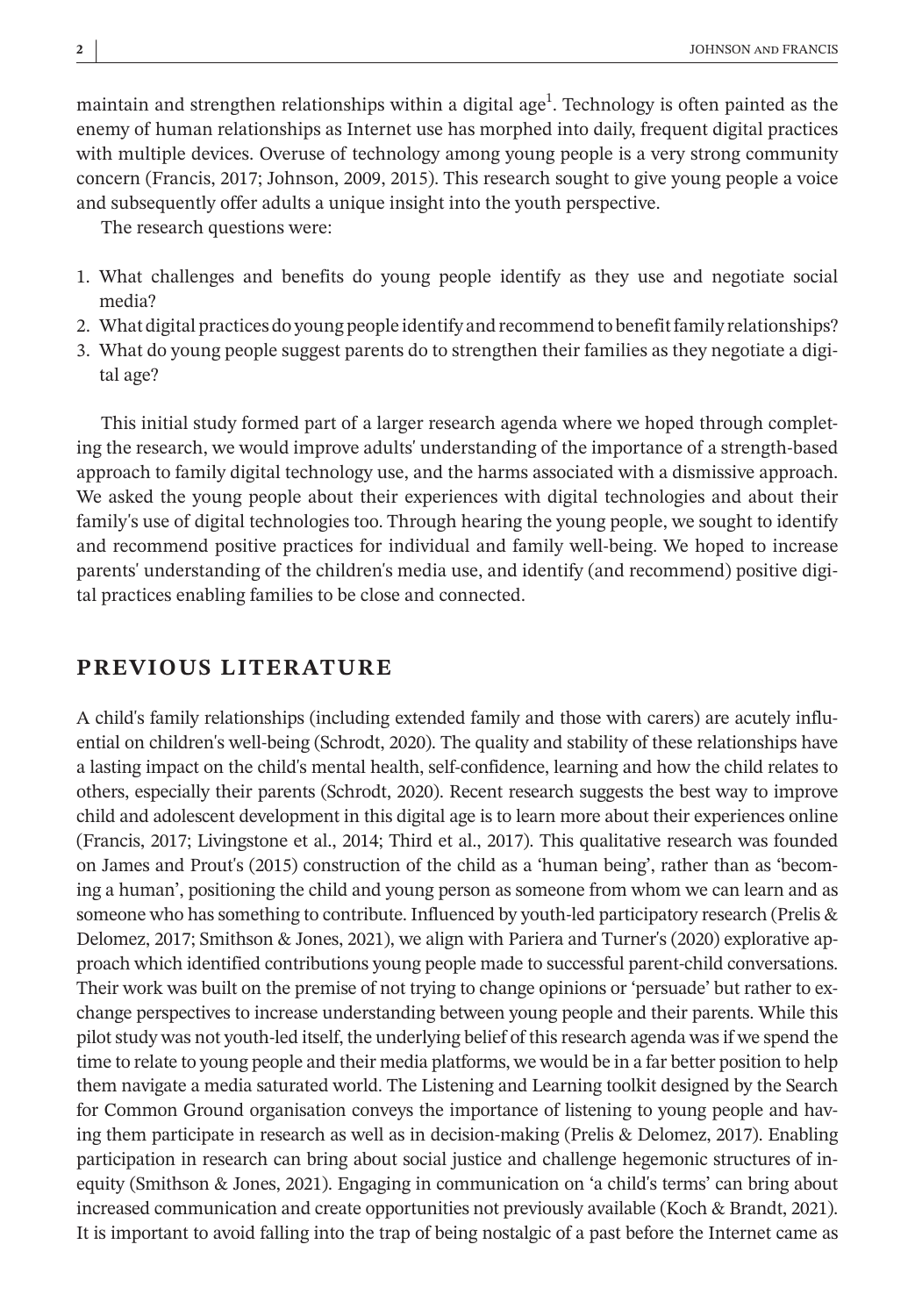this only serves to further perpetuate a generational divide. Instead of perceiving young people as being in danger, and in need of a strict set of rules, we wanted to start from a place of understanding.

In an age where human relationships and self-image have been profoundly influenced by the Internet, there are opportunities to nurture and engage our children by relating to their media. Often technology and social media is viewed and understood only from our adult perspective. Many adults do not know how to reach out to cross the digital divide with the younger generation. As Pariera and Turner (2020) have highlighted, exchanging perspectives founded on respect and trust can bring about successful parent-adolescent communication.

Often, digital citizenship discussions with young people are fixated on Internet safety and dealing with cyberbullying rather than exploring the experiences and realities experienced by young people. As Amanda Third and others have claimed, 'Children around the world are thinking in sophisticated ways about the positive and negative implications of digital technology … They offer valuable insights for ongoing research, policy and practice efforts in this field' (Third et al., 2017, p. 11). We wanted to put young people at the forefront of this study.

Early research highlighted the potential of communication technology to empower families and foster independence (Parsons, 1997) and enhance family life in the home (Arnold et al., 2006). Early, empirical research explored the impact of the Internet on family relationships and their quality (Mesch, 2006). The survey of Israeli youth focused on family boundaries in terms of the frequency and type of Internet use, exploring the contention that more time spent using the Internet was negatively associated with increasing the possibility of family conflicts. Mesch found that the Internet could contribute positively to family boundaries via sharing information and photographs through messages, but that high frequency of young people's Internet use could weaken family cohesion. Mesch also noted, 'the Internet may well be used in other family contexts to strengthen the boundaries of the family and to create memories that help develop a collective identity' (Mesch, 2006, p. 134).

More recent work has explored how technology-based communication can enhance the parent-youth relationship (Racz et al., 2017) and the role digital devices have in parent-child relationships (Sikorska, 2020). It is notable that the place and understanding of technology within the family environment has been explored to predict future behaviours (e.g. Tobias, 2017), and to explore the connectedness of families in the digital age (Racz et al., 2017; Rauscher et al., 2020; Smyth et al., 2020). Hence, our study sought to identify and understand their individual digital practices, collective digital practices and how (quality) family relationships are maintained. By digital practices, we mean how digital devices and platforms are used in the everyday for work, leisure, communication and entertainment. This is important given the family is a social system that has a collective identity, and individual digital practices are fluid, and ubiquitous.

Adult narratives around young people's technology use tend to be fear-based, dismissive and negative. Some research has explored the place of restrictions and rules within the family surrounding use of digital devices (Martins et al., 2019; Meeus et al., 2018; Mesch, 2009; Valkenburg et al., 2013). These quantitative studies have explored the inconsistency of parental mediation and how it negatively affects young people's behaviour (Martins et al., 2019), and specifically the relationship between content and behaviour, whether prosocial or antisocial (Meeus et al., 2018). These studies have focused on the restrictions imposed, the levels of autonomy associated with these guidelines, whether they are consistently applied, and have used structural equation modelling to demonstrate the relationships between the findings (Martins et al., 2019; Meeus et al., 2018; Valkenburg et al., 2013). Other studies which have explored parental mediation have focused on the parents' perspective (Livingstone, 2007; Livingstone & Helsper, 2008; Mascheroni, 2014), especially given the rise of media-rich practices and the increasing use of mobile devices.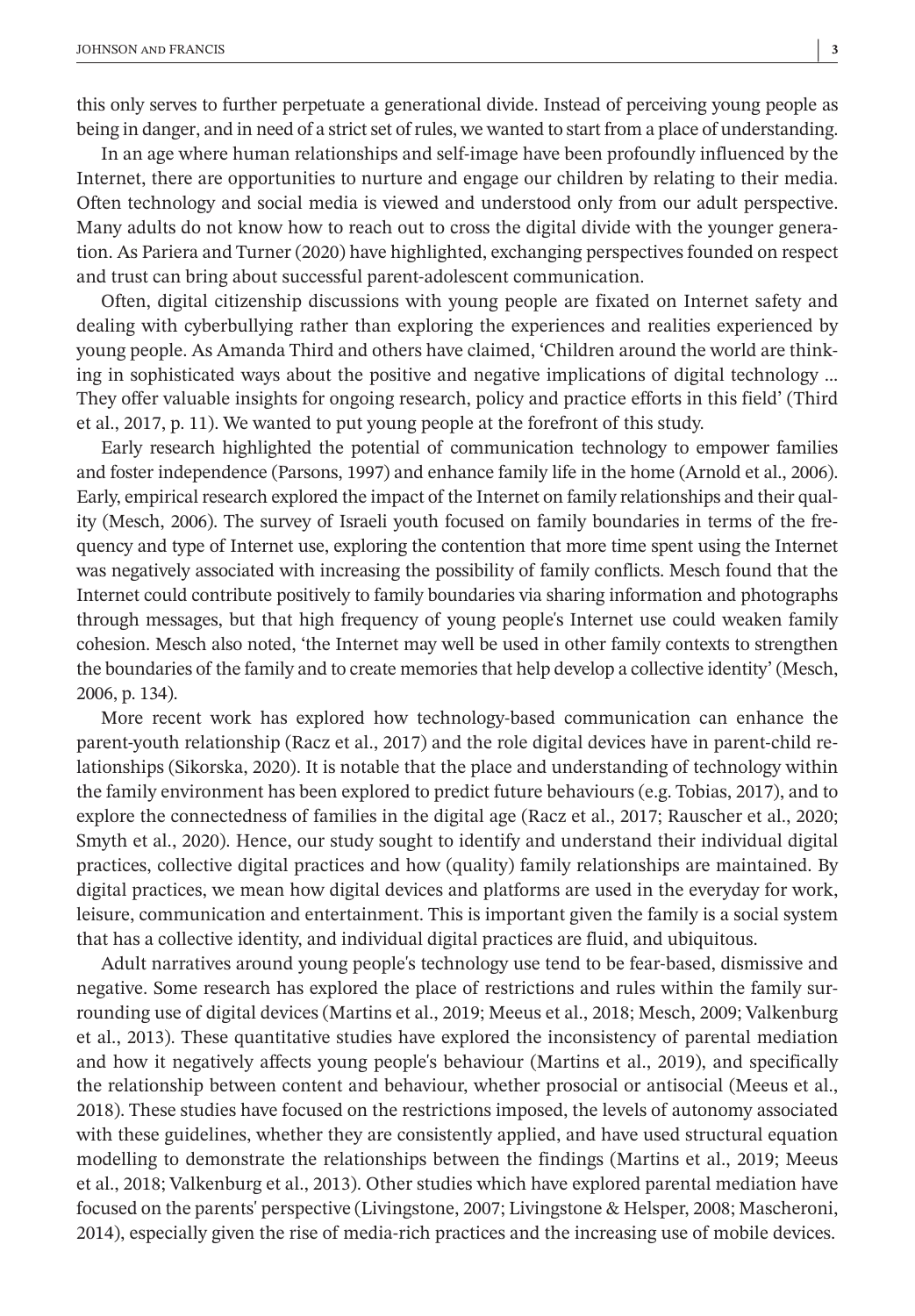It is useful to consider the perspectives of young people in agreement with the literature of 'child-as-being' rather than 'child-as-becoming' (James & Prout, 2015; Uprichard, 2008). This supports Third et al's assertion about being open to children's participation and committing to 'ongoing international dialogue—however messy and sticky that may be in practice' (2017, p. 22) will help children to be the authors of their futures and enact their individual and collective rights (Livingstone & Third, 2017; Third et al., 2014). For example, other studies have explored the role that children have in teaching parents how to use digital devices (Correa et al., 2015). Haddon (2015) explored children's views on their parents' interventions into their internet use, where he acknowledged the gap in the literature surrounding the child's viewpoint. The extensive, longitudinal *EU Kids Online* project (Livingstone et al., 2012) was innovative in its childcentric approach. Building on and continuing this work, our study is rare in terms of asking children how they would like to be guided and sought to find out what suggestions they would make about maintaining positive family relationships in a digital age.

#### **MATERIALS AND METHODS**

A total of 20 young people aged between 13 and 17 were interviewed by the second author at a public place mutually convenient to the participant and the interviewer, for example, at school or the local public library. The semi-structured, individual interviews of up to 30 min explored two key areas. First, family use of technology and second, what the young people themselves felt would be helpful in navigating healthy and positive family relationships in a digital age. Interview questions were sent to the participants before the interview to provide the opportunity and option for participants to read the questions, think about their answers and consider how they would like to respond without being put on the spot. While this enables participants the opportunity to consider their responses, few tended to do any prior preparation preferring a spontaneous response to the questions. They were not encouraged to discuss their responses with others prior to the interview. Following the audio-recorded interview, a transcript of the interview was sent to the participant to check for accuracy, and additions or edits were made. Pseudonyms were used.

The participants constituted nine males and 11 females. Three of the 17-year-old participants attended a local TAFE/polytechnic (equivalent of a junior college in the USA). The remaining young people were aged 13–17 and were students at one of four secondary schools. All procedures performed and data collected as part of this research were done in accordance with the ethical standards of the said committee (approval number 2019-00013-JOHNSON) and the Australian National Statement on Ethical Conduct in Human Research (2018).

Participants were recruited from the eastern suburbs of Melbourne, Victoria in Australia. Flyers were distributed at local libraries, schools, out-of-school drama classes, other community venues and a local community-based health organisation in order to advertise the project to recruit participants. Potential participants contacted the interviewer (second author) who then provided them with the information sheet and consent form, then scheduled a mutually convenient interview time with the participant.

Our first call for participants resulted in no one volunteering to participate. We submitted an ethics amendment and obtained approval to provide a \$30 voucher which was covered by the community-based health organisation partnered in the research. Providing the voucher was couched in a way to state it was a token appreciation of their time and could cover travel costs. This resulted in 20 participants volunteering to participate. While this may influence the type of sample we obtained in the end, it was deemed appropriate for the pilot purposes of the study.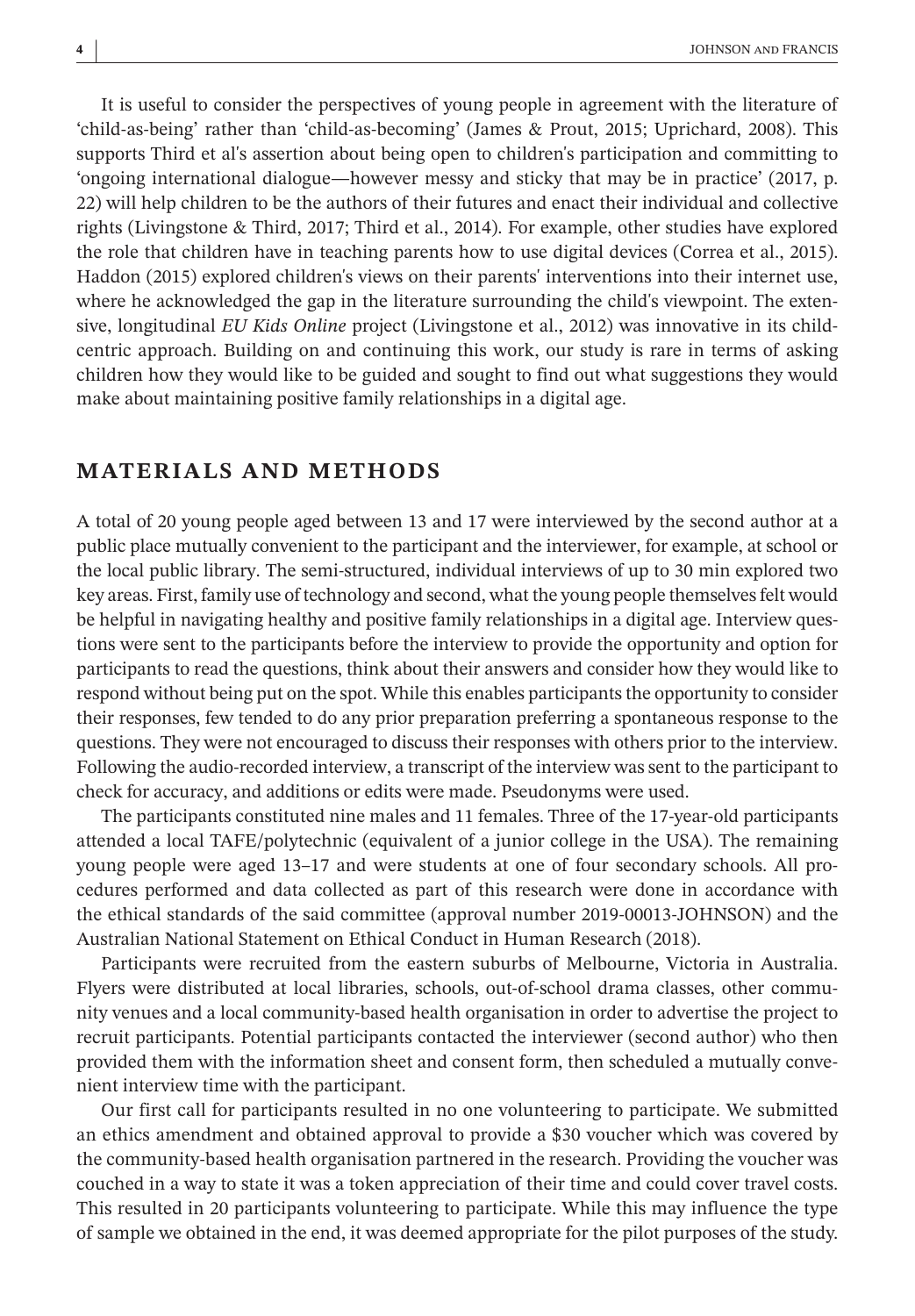The data were analysed utilising an inductive approach to thematic analysis (Braun & Clarke, 2006, 2019), and while this pilot study was exploratory, we focused on answering the project's research questions. We focused on obtaining intra-coder reliability in terms of consistent coding. Codes of data segments became the building-blocks which created the themes as can be seen in Sections 4 and 7. This is in alignment with a reflexive, qualitative approach and an interpretative analysis of the data––one where researchers provide a thorough description of steps taken in their research (Braun & Clarke, 2019). The insights obtained from the study are fit for purpose in the sense we wanted to focus on the young people's perspectives. Throughout the paper, we emphasise and highlight the voices of young people through using verbatim interview excerpts.

# **RESULTS**

Table 1 presents the pseudonyms, age and gender of the participants. It also provides an overview of whom they referred to during the interview, and their main uses of technology or devices.

As shown in Table 1, none of the females predominantly played games, whereas six of the males' dominant use was playing games on a range of gaming consoles. Almost all the participants used photo-sharing applications (apps) such as Instagram and the dominant messaging app was SnapChat. These apps were mostly used to communicate with friends the participants knew in real life. Other notable usage included using the social media platform Facebook, watching the online television streaming service Netflix, and viewing videos on YouTube. Dylan's use was atypical to the other participants in that he talked of having many online interactions with friends from overseas whom he had met online. With these virtual friends, Dylan would share music, play games, collaborate on musical instruments and gain feedback on his visual art and musical compositions. The other participants' online contacts were almost always comprised of friends and family members they already knew and had met in person.

All participants had a smartphone, and most obtained their first smartphone when they went to high school (year 7), at about the age of 12 or 13. All participants typically owned or shared at least one other device with family members such as a gaming console, tablet or a laptop computer. A few participants referred to having a school laptop provided via a lease arrangement often required by the school. All participants had Wi-Fi Internet at home and did not mention data limits nor slow usage times. All lived in the eastern suburbs of Melbourne and attended public schools or vocational education providers. That said, we did not ask for additional demographic details such as parental education or qualification levels, ethnicity, languages spoken, employment, income or whether their parents owned their own homes.

#### **Benefits of being online**

The following sections address research question one in exploring the benefits and challenges of being online. The overwhelming benefit of being online was social connection with friends and family and finding out information or about other perspectives. Furthermore, the participants enjoyed being able to choose whom they would interact with. Another significant reason for obtaining a smartphone was for safety reasons when they started going to secondary school (college). Some mentioned this was because they were required to go on the bus (public transport).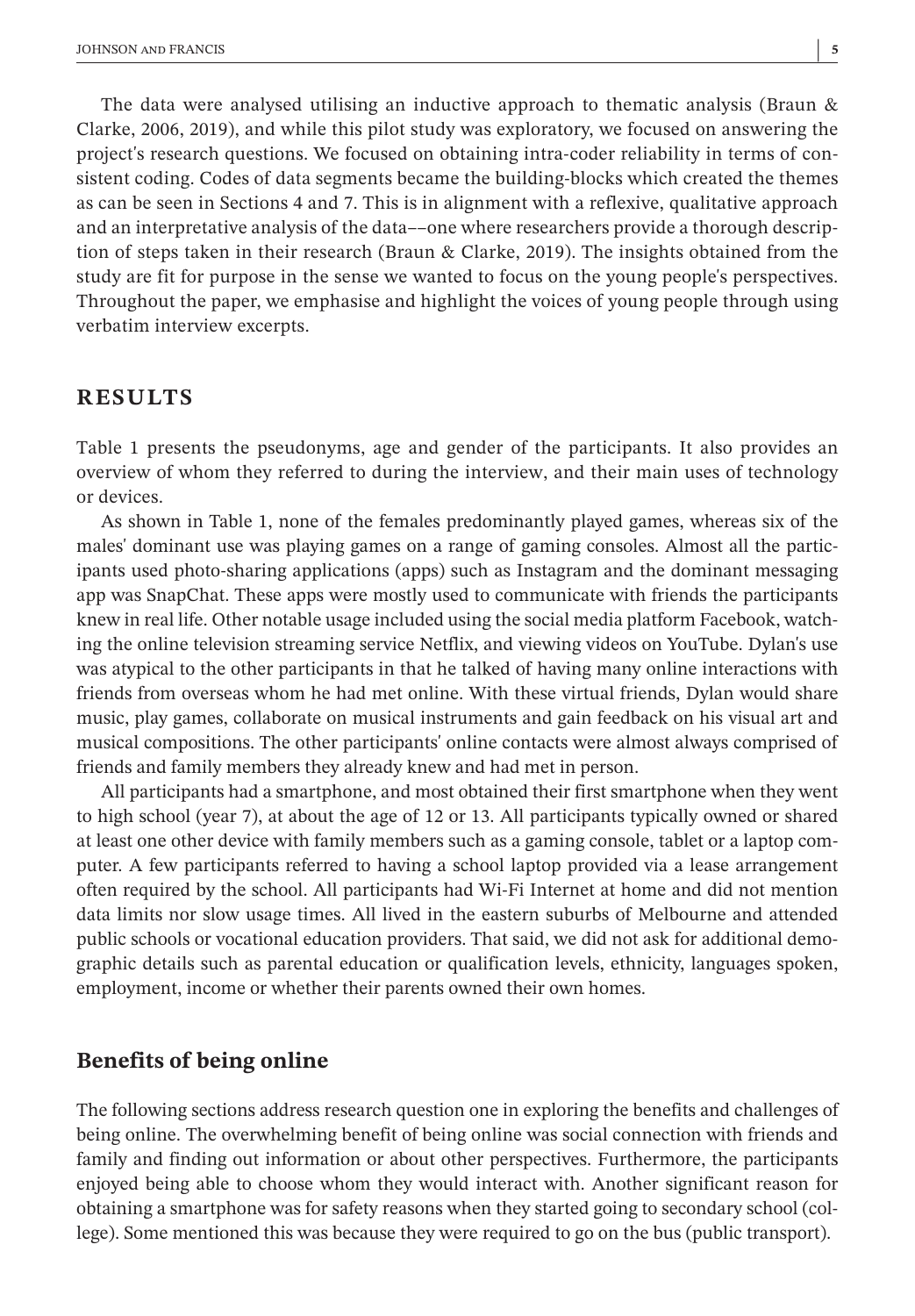| $\Gamma$ ADLE 1 Demographies of participants |     |                           |                                            |                                                                               |
|----------------------------------------------|-----|---------------------------|--------------------------------------------|-------------------------------------------------------------------------------|
| Pseudonym                                    | Age | Gender                    | People referred to during<br>the interview | Main use of<br>technology/device(s)                                           |
| Andrew                                       | 17  | М                         | Mum, dad, mates                            | Snapchat; Instagram                                                           |
| Brittany                                     | 17  | F                         | Mum, dad, sister, friends                  | Snapchat; Instagram;<br>Facebook; YouTube                                     |
| Ethan                                        | 16  | М                         | Mum, dad, sister, friends                  | Facetime; Snapchat                                                            |
| Max                                          | 17  | $\mathbf M$               | Mum, dad [no friends]                      | Puzzles and program<br>solving games;<br>Facebook; Playstation                |
| Chloe                                        | 14  | $\rm F$                   | Parents, friends                           | Skype; Instagram;<br>Snapchat                                                 |
| Emily                                        | 16  | F                         | Cousins, friends, family,<br>mum, brother  | Instagram; Snapchat;<br>Netflix                                               |
| Isabella                                     | 13  | F                         | Mum, sister                                | Instagram; Snapchat;<br>Pinterest                                             |
| Lucy                                         | 15  | F                         | Mum, dad, brother, sister                  | Snapchat; Facebook                                                            |
| Layla                                        | 13  | F                         | Mum, dad, friends, sisters                 | Pinterest; SMS; YouTube                                                       |
| Mason                                        | 16  | M                         | Siblings, friends, sister                  | PS4; Discord                                                                  |
| Evie                                         | 13  | F                         | Mum, dad, brother                          | Instagram; Stan;<br>YouTube; vlogs                                            |
| Madison                                      | 17  | F                         | Mum; sister                                | Snapchat; Instagram;<br>YouTube; Facebook;<br>Tumblr                          |
| Oliver                                       | 15  | M                         | Mum, dad, friends, sister                  | XBOX; Instagram;<br>Facebook Messenger;<br>Spotify; SMS; Netflix              |
| Poppy                                        | 17  | F                         | Grandparents, girlfriend                   | Instagram; Snapchat;<br>Facebook; Netflix                                     |
| Amelia                                       | 15  | F                         | Friends; mum                               | Snapchat; YouTube;<br>Netflix; Facebook;<br>Instagram; Pinterest;<br>FaceTime |
| Joshua                                       | 15  | M                         | Mum; Dad; friends                          | YouTube; Sports shows;<br>Snapchat                                            |
| Riley                                        | 15  | M                         | Brother; friends; mum                      | Reddit; Instagram; XBOX                                                       |
| Trent                                        | 15  | $\mathbf M$               | Friends; mum                               | XBOX; Instagram;<br>Snapchat                                                  |
| Dylan                                        | 16  | M                         | Friends; mum; stepdad; dad;<br>sister      | XBOX; Switch; Twitter;<br>Instagram; Netflix                                  |
| Freya                                        | 13  | $\boldsymbol{\mathrm{F}}$ | Parents; friends                           | Google Docs; Instagram;<br>FaceTime                                           |
|                                              |     |                           |                                            |                                                                               |

**TABLE 1** Demographics of participants

A notable addition to the culture of Victorian public schools in Australia was the ban of mobile phones from the beginning of the 2020 calendar year. In 2019, Amelia commented on the proposed ban: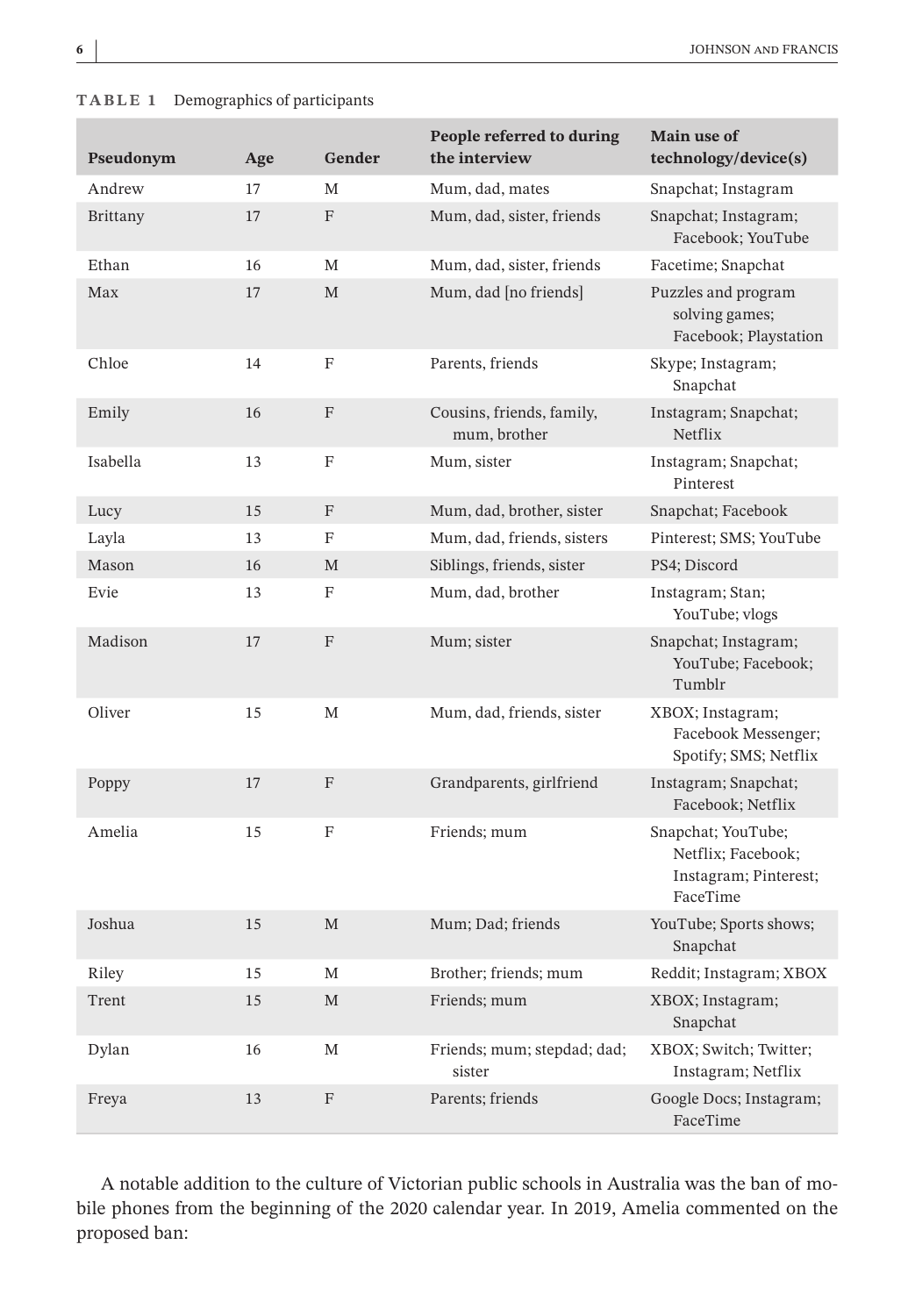I like to bring my phone to class just because in Maths I might want to take photos of notes on the board or something like that. So, then I can bring it home and I don't have to carry my textbook home. So, I think – I don't know, it benefits me personally. Obviously, some people might get distracted by their phones in a negative way. There's this thing going around that they're discussing if we should bring phones to class … they're probably going to say don't bring phones to class. But it's hard when they don't see the benefit of also bringing phones to class.

Most of the participants stated the main benefit of being online was being able to stay connected with their friends when they were not with them in person, mainly at school. Ethan illustrated how he was able to use social media, Facetime in particular, simulating studying together in a library:

When I go on Facetime, instead of going to a library or something, you kind of basically get the same feeling, you kind of set up your desk and you're just having chats about the work, asking questions while you're in a group video chat. So, me and my mates – since year 9 we've had this little study group that we use.

The young people also identified positive uses of social media in examples of their life experiences. Brittany gave an example: 'Well within the beauty community there's been a lot of progression around skin tone and being inclusive about it within our makeup'. Layla referred to general social media messages like 'be strong and be yourself and don't try and be like other people and so just try and stay true to yourself kind of thing'. Freya highlighted online benefits: 'Oh definitely easier to talk to people and meet up and stuff instead of going to a library and stuff to do work. It's so much easier and say I'm looking for a word in the dictionary for hours you can just search it up and everything's fine'. As well as stating the benefit was being connecting to his friends, Andrew said,

Probably 24/7 I follow a lot of things that … empower me. I, I'm very heavily into my fitness and sport and stuff. So, I follow a lot of my clubs I support, a lot of health, a lot of fitness models, whatever, I [may] not aspire to be them but I follow a lot of stuff that I enjoy to look at.

While there were identified benefits in being online such as improved connections for social and educational purposes, we also asked them about the challenges they negotiated on social media.

# **Identified challenges as young people use and negotiate social media**

A challenge experienced by many of the young people was the physical comparison enabled by social media. Ethan admitted he had an Instagram account but was not a fan, claiming Instagram was corrupt in:

… the way it's making people think that they have to fit this certain standard. You're seeing images of just unrealistic lifestyles, you're seeing bodies that you want to have, and it's just, in a way I don't like it. Last year I deleted it for a few months, but then I kind of got a fear of missing out [FOMO] in a way, cos I couldn't see what everyone was up to.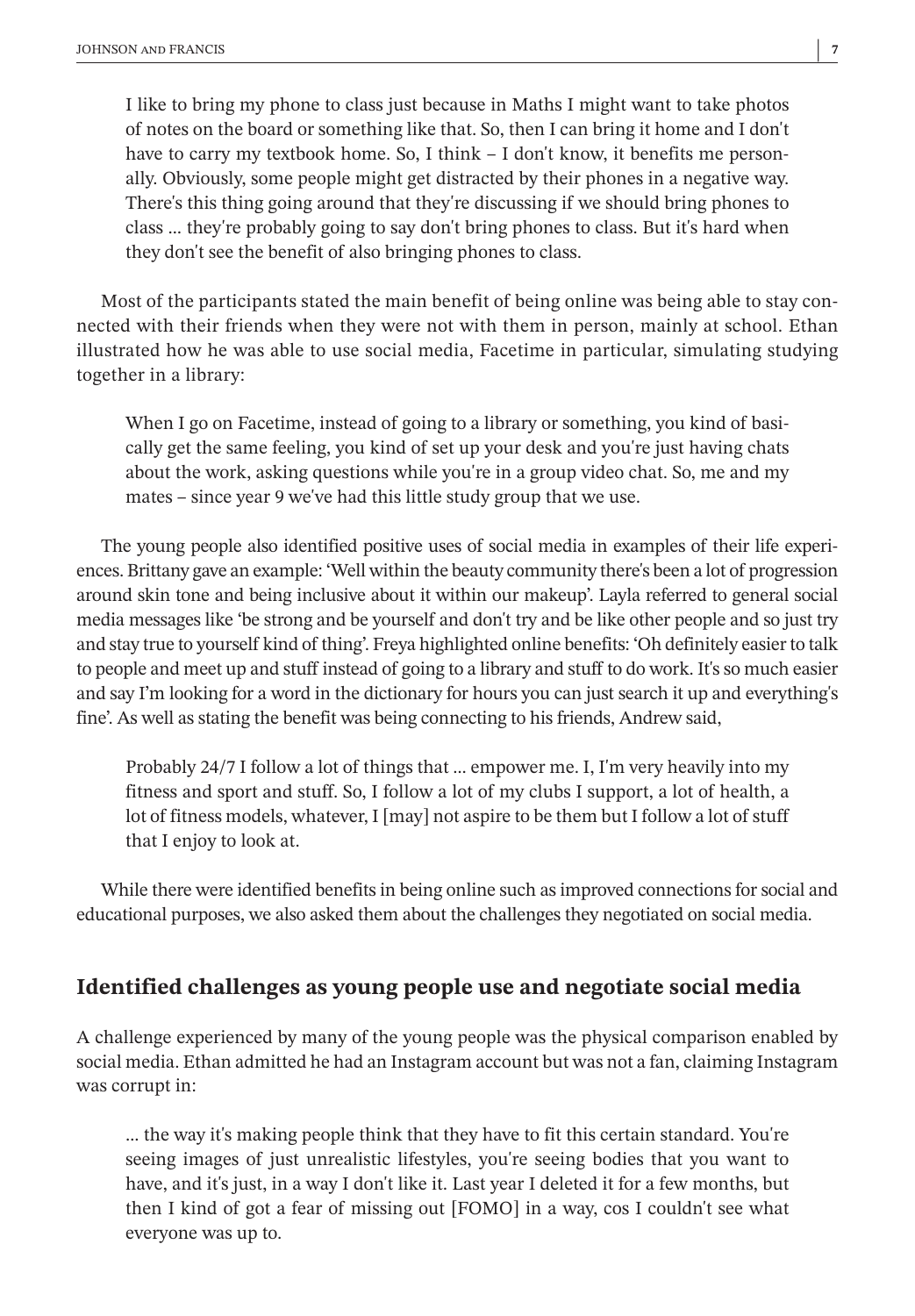The issue of comparison was an ongoing issue for females by Amaro et al. (2019) whose recent study focused on new mothers and online social comparison. The main challenge 17-year-old Brittany cited was around 'comparing yourself to others, very easily because we always want what we don't have'. Brittany spoke from experience to state:

Specifically with Instagram there's a lot of content that is unrealistic, specifically directed at young girls and it, some of it can be interpreted as, that's an image of what I should be or what I need to be. And that can be really damaging, I think more so when you're still figuring out your personal identity. So, 13–14 year olds I think really struggle online especially Instagram with Instagram models and beauty influences.

Other challenges identified by the young people pointed out the extensive amount of time it took to curate images for Instagram. For example, 13-year-old Layla stated:

They have to make sure everything's perfect because they don't want to be made fun of on it. They're going to make sure everything looks good … they want to make sure people don't make fun of what they've put on their accounts so yeah. Well a lot of my friends show us a picture before they post it, they'll be, does this look cool, do you think people would like it?

This was echoed by 13-year-old Freya who commented on the high levels of 'self-consciousness about what you do and how you seem through social media'. Young people's focus on gaining 'likes' on social media can be a source of immense pressure. Isabella shared how one of her friends who was focused on obtaining 'likes' talked about who liked their recent posts and how she could get to 200 'likes'.

Unsolicited photos were an issue for some. Fifteen-year-old friends Oliver and Riley both referred to a negative aspect of social media where unsolicited nude photos were sent to other students. Oliver stated:

So, that's one thing that I don't personally like, because it's not something I enjoy. Just don't want to see. I go on there just to speak to friends. I don't want this random photo popping up of someone naked. That's not right to me.

Other challenges included inauthentic engagement. Evie (13 years) commented on how social media users may not live in the moment, and experience reality via photos or video only:

I remember once there was one place where I went to with my grandma and my cousins to see this performance and this girl was on her phone just recording or taking photos of it …

*Interviewer:* Yeah, and what do you think that person is missing out on …?

*Evie:* Well just the performance in general because they're more absorbed in texting their friend which I don't get because you've spent money on trying to go to this performance but you're not observing their thing yeah.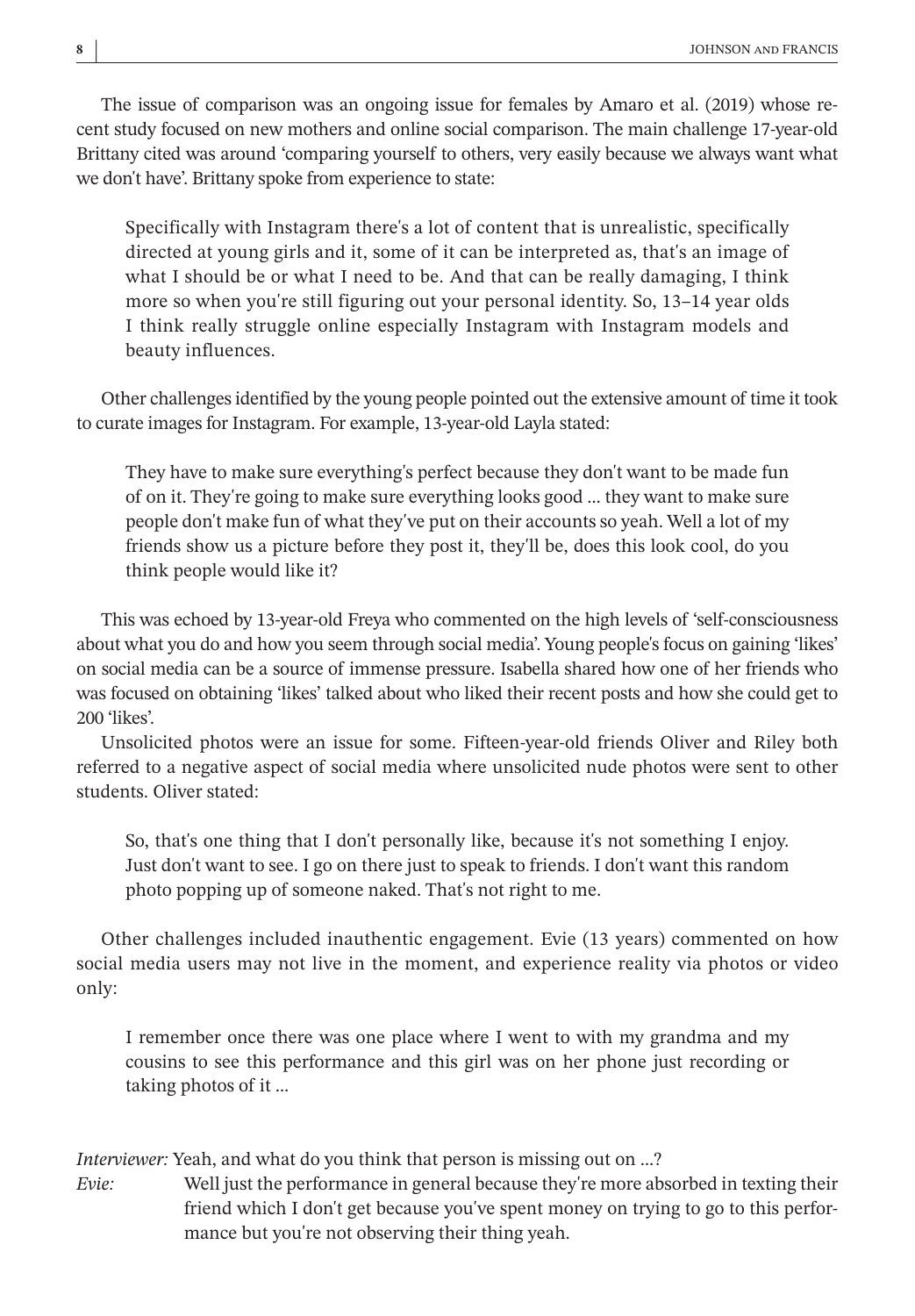Others commented on the inauthenticity that can occur when using technology and that being face to face was preferable. Freya questioned whether the person online she was talking to was 'really real'. Commenting on the rise of cyberbullying, Lucy pointed to the inauthenticity of only saying something online: 'because if they can't even say it to my face, they have to say it through a screen, then it doesn't mean anything'. Poppy thought: *'*Yeah it's not a shared experience even though you're physically next to them'. Amelia (15 years) pointed out that fake accounts can be created for the purposes of cyberbullying and being 'whoever they want to be on social media'.

Max thought apps could be used for 'negative purposes' and believed technology could lead people down wrong paths towards addiction, pornography, catfishing and hacking. Max appeared isolated stating he did not have any friends, and thought his mother over-used technology. Mason referred to the lack of privacy online giving the example that while you might share something only intended for your friends, they can show it to other people. While many stated their awareness of negative practices such as trolling, cyberbullying, racism, sexism and hate speech, few admitted they had experienced them personally.

#### **Fear of missing out and the need to be connected**

When the authors first collaborated, the acronym FOMO was often used to describe 'fear of missing out' among adults and the need to always be connected, often depicted by avidly checking for updates or new messages. Hence, one of the specific questions we asked the participants was, 'Do you or any of your family members ever get FOMO? And if so, have you got an example?' Eleven of the interviewees admitted they probably experienced FOMO themselves at one time or another or suggested another family member probably did have it. While FOMO itself was not a term commonly used by these young people, most were able to identify the kind of behaviours associated with the phenomenon. For example, Andrew stated, 'I'm not entirely invested in my phone but I do use it, I do need to have it on me, I feel disconnected when I don't have it on me'. Sixteen-year-old Mason commented on how being connected online was important nowadays compared to before the Internet:

Well, you miss out on quite a lot of information if you aren't online and you aren't into it, so you don't know when parties are on or this happened and you don't know and so you're in this conversation, it's like, whoa, what's this, I didn't know that, and parents I don't think really get that because it wasn't like a thing back then, but it is now.

# **WHAT CAN BENEFIT FAMILY RELATIONSHIPS?**

The second research question asked the participants to identify and recommend digital practices to benefit family relationships. Overwhelmingly, most participants recommended no technology or screens when sitting down in the evening for the daily family dinner. Poppy stated:

That's when I really get to connect with my family members and find out how their day was and just be in the moment because I've got the whole rest of the night to be on my phone – you know you can spare 20–30 minutes.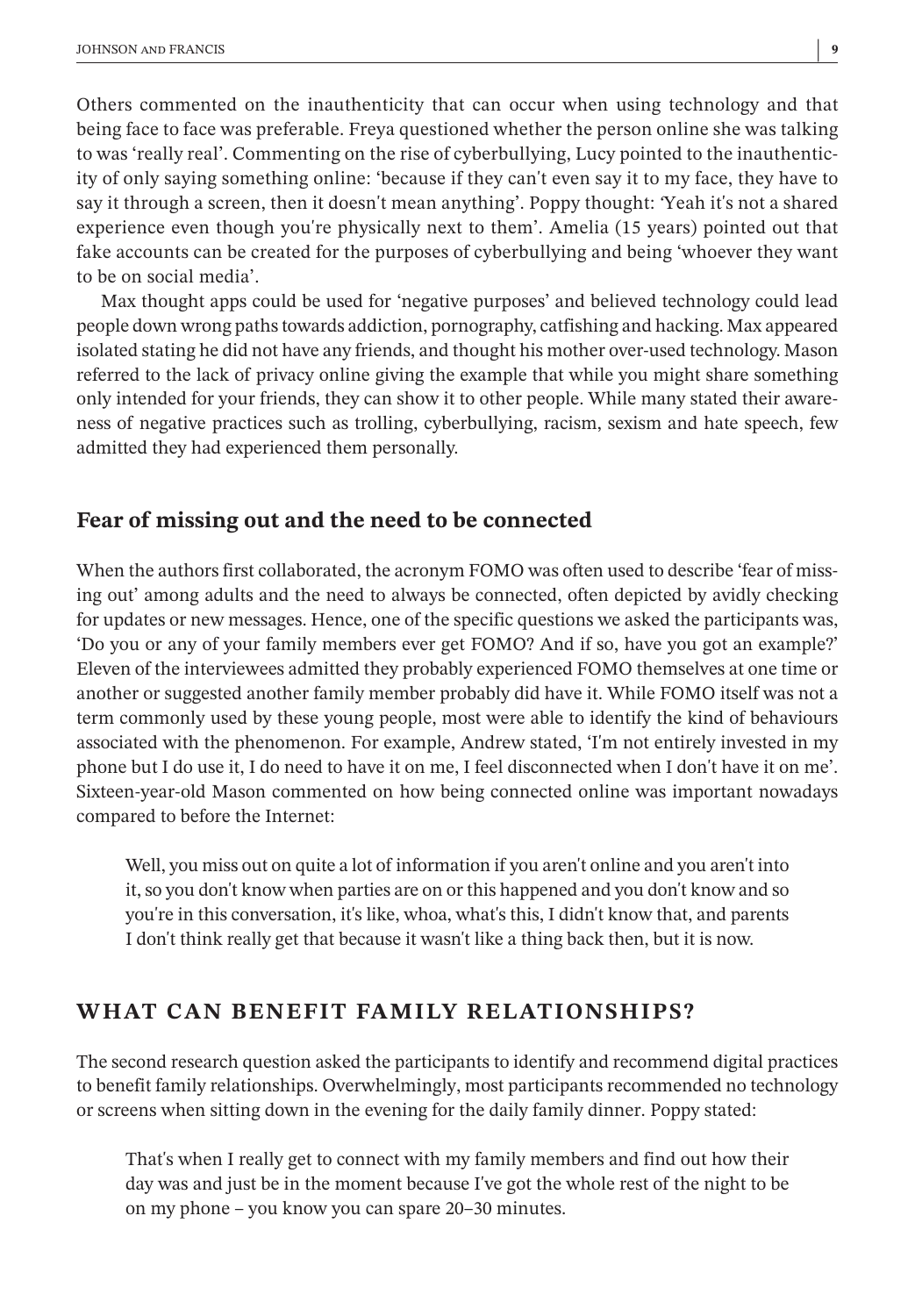All but two specified they had a family rule of no phones at the table at dinner time. Other suggestions included having a restriction on devices before bed to 'disconnect', all sitting down to watch one screen together for a big family movie night and limiting screen time for younger children. Additional suggestions were for everyone to be together (in the living room for example, rather than in separate rooms throughout the house) even if they were on their digital devices, and to share social media posts with each other, both online and in person.

Five participants suggested device/technology free time where the family is encouraged to 'just be in the moment' with their family, which could be for a short period of time or a day or a longer period like going away camping. Layla recommended putting away devices when going somewhere nice with one's family. She emphasised the benefits of being able to 'realise' what is going on in family member's lives and hearing from each person, as opposed to being on one's phone and being focused on other people.

Other positive family practices included playing digital games together. Riley gave an example he thought other families could try: *'*What I try to do is when someone's talking to you and you're on something, you just look up and make eye contact because then you're actually focusing. And, it's just kind of I guess more respectful'. Brittany went further to point out the importance of enjoying someone else's company and paying attention to them as much as possible, rather than looking at her phone.

One of the interview questions drew on photo-elicitation techniques (Harper, 2002) and showed a photo of a family in the same room all looking at their own individual screens. The interviewer asked, 'Here's a picture of a family sitting around together and they each have their own digital device in front of them. Is that scene familiar to you and, and if so, what do you think about it?' A range of responses were noted when asked about the photo. Most assumed the individuals were not engaged with other family members and were in their own mediatised world, and some identified similarities within their family (Oliver, Max). Mason was more direct and stated, 'That's just wrong'. Emily agreed stating it did not look like a healthy family relationship. However, Brittany commented how it was a common practice among large friendship groups that they transition back and forth, over and over, between verbal conversations, using their phones, and then verbally commenting to each other about what they were viewing on their phone. However, she did note a predictable response when looking at that family scene would be to assume everyone was being antisocial.

### **POSITIVE PARENTING IN A DIGITAL AGE**

The third research question asked young people for suggestions about positive parenting. We asked them what they would recommend parents do to strengthen their families as they negotiate a digital age. Many respondents thought their parents could show more interest in their digital practices which they thought would increase understanding between generations. Amelia thought parents could sometimes be a bit more understanding about the amount of device usage:

They think we're just constantly addicted and we – we're just using it in a negative way on ourselves. And we're not getting out the house enough and I'm like, I go to school 5 days a week for 6 hours. I'm not getting out the house enough – I go to work 2 or 3 days a week. I play sport, yeah, I'm on my iPad but I also have done [my] homework. But you just weren't home when I did it.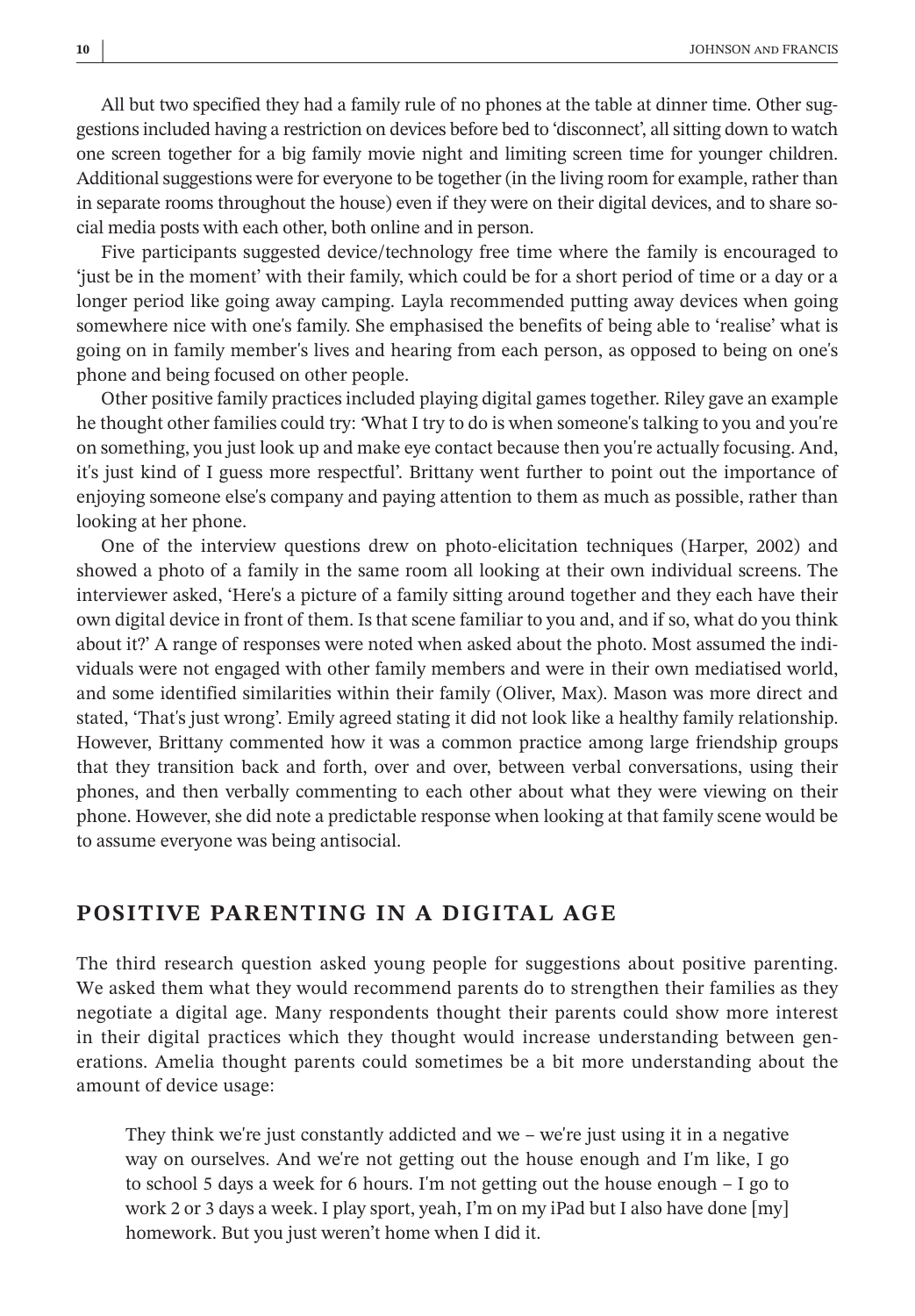It appeared easier for parents to have a negative view of technology usage. Madison wanted her mum to understand that being on a digital device did not mean she was being unproductive. Dylan thought parents should not fall back on blaming game playing, for example:

I've seen so many people do this and they blame everything on something their kid does or anything on games and it's like oh you've been playing this game too much, what's wrong with you and then they're just like oh you're doing everything wrong because you've been playing the game too much.

The need for increased understanding was affirmed by Poppy who stated:

I want them to know that the world is a lot bigger than what it used to be … it's more that we have it at our fingertips so it's what we create for ourselves … I think that they should put more of a focus on putting trust in us I suppose and just teaching us, assisting us on how to be better online rather than just the banishment.

Statements like these reinforce the perception that parents' default thinking tends to be digital practices are negative. Lucy wanted parents and adults to understand young people's lives are very different now:

That it's different kind of nowadays from when they were a kid. They didn't have any of this and that's how they grew up, but we're growing up in a different stance. So, even though they may think it was better growing up how they were, in this kind of century, we're growing up in a different way, so we're going to think different things about social media than they do. … Kind of understand the way we're growing up from how they did is different.

This suggests a collaborative approach to negotiating device usage would be helpful. When asked about the challenges, Amelia pointed out the pros and cons of online use:

It's kind of an escape even though it's a trap. For me going on YouTube or Netflix or anything like that it's the only way I can zone out of everything else like stress of exams coming up, stress of not doing my chores mom just nagging at me or something like that. You just have to watch this show, you don't have to think about your homework you can do that later. And it's kind of – even though it kind of traps you, you have to do your homework because it's due tomorrow or something. It's just like you zone out for a bit and it's nice.

Riley and Dylan both affirmed digital devices can be used as an escape, or for somewhere to 'space out'. Chloe asserted:

Sometimes they [her parents] don't like it when you're always on, looking on it all the time, but it can be entertaining and sometimes you can get away from reality because sometimes you're having an argument with someone and sometimes it can calm you down because … and it just takes your mind off all these bad things that are happening.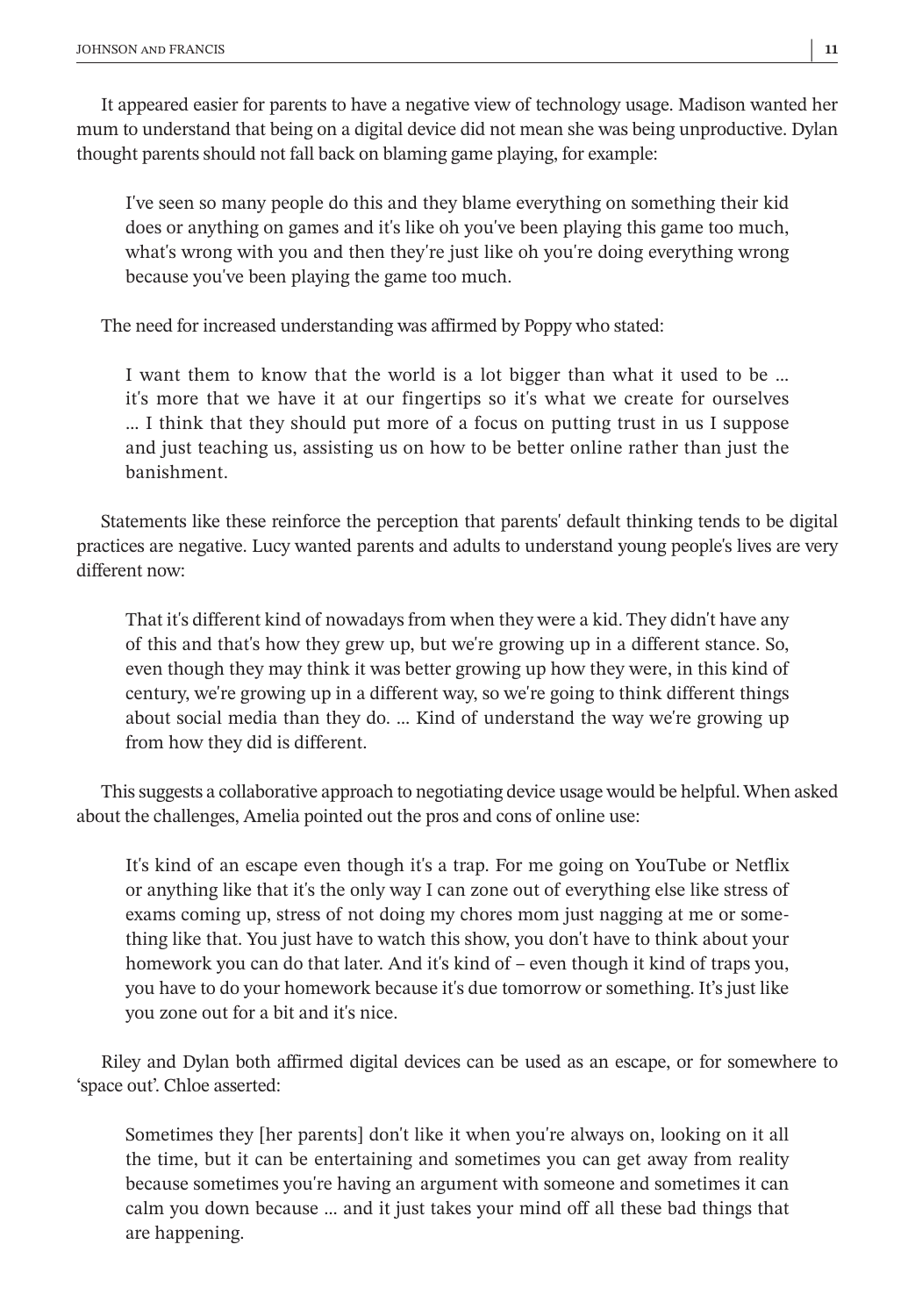These examples reflect an ambivalence about device usage, in recognising and experiencing both positive and negative aspects which makes managing usage a potential challenge.

Trent believed parents should be able to trust their kids about their device usage and should not be nosy and snooping, but young people should 'just be open about what you're doing. There shouldn't be anything to hide'. This was echoed by Andrew's recommendations for parents to have open conversations with their children from a young age. He asserted the benefits this had had for him and his family:

My mum talks about this a lot – resilience – you need to be able to experience things to know how to overcome it. So, if parents just constantly keep closing their kids out from it, not letting them see it, it's, it's going to become more of an issue when they do see it. So, I think resilience is a massive thing and obviously open conversations with them will improve that.

Sixteen-year-old Emily also recommended helpful reinforcement of guidelines to support positive use: 'Maybe just tell me that it's been *x* amount of time or tell me what the time is, because I lose track of time. Or them come in and say, "Hey can I take your laptop and put it on the charger" or something like that'. Here, Emily has identified a proactive approach that reframes parental guidance and the language to be used as positive.

Oliver stated that if he were a parent, he would restrict his children to having a limit of 1 h of technology per day––a restriction he had when he was younger. Oliver was adamant about his future parenting role:

If I ever have kids, I'm not going to let them have technology until they're 10. Just because I've seen little kids holding iPads watching TV, and to me that just doesn't seem right, because I've heard studies show that that actually like rots their brain, like it isn't good for them. So, I don't – if you do, just make it a little amount of time as possible.

Now he was studying in senior high school, his homework load had increased so he did not have spare time to spend online. Having tighter restrictions for younger children's device usage was also echoed by two other participants.

# **DISCUSSION**

Based on the inductive thematic analysis, this study supports the claim surrounding the identification of sophisticated ways of thinking about the pros and cons of digital device use that young people are using (Third et al., 2017). The study found that the young people wanted their parents/carers to know their lives are very different to being a teenager from a previous generation, and identified that the default parent assumption was often that device use was negative (Johnson, 2009; Sikorska, 2020). Hence, they wanted their parents to understand their experiences and share an interest in what they were doing online, echoing Pariera and Turner's (2020) recommendation for exchanging perspectives to enable successful parent-child communication. These young people used their devices for a range of purposes and they want to be trusted and respected in a sense they have the ability to make good choices about how much time they spend online, whom they interact with, and why they go online as they demonstrate increasing autonomy (Racz et al., 2017).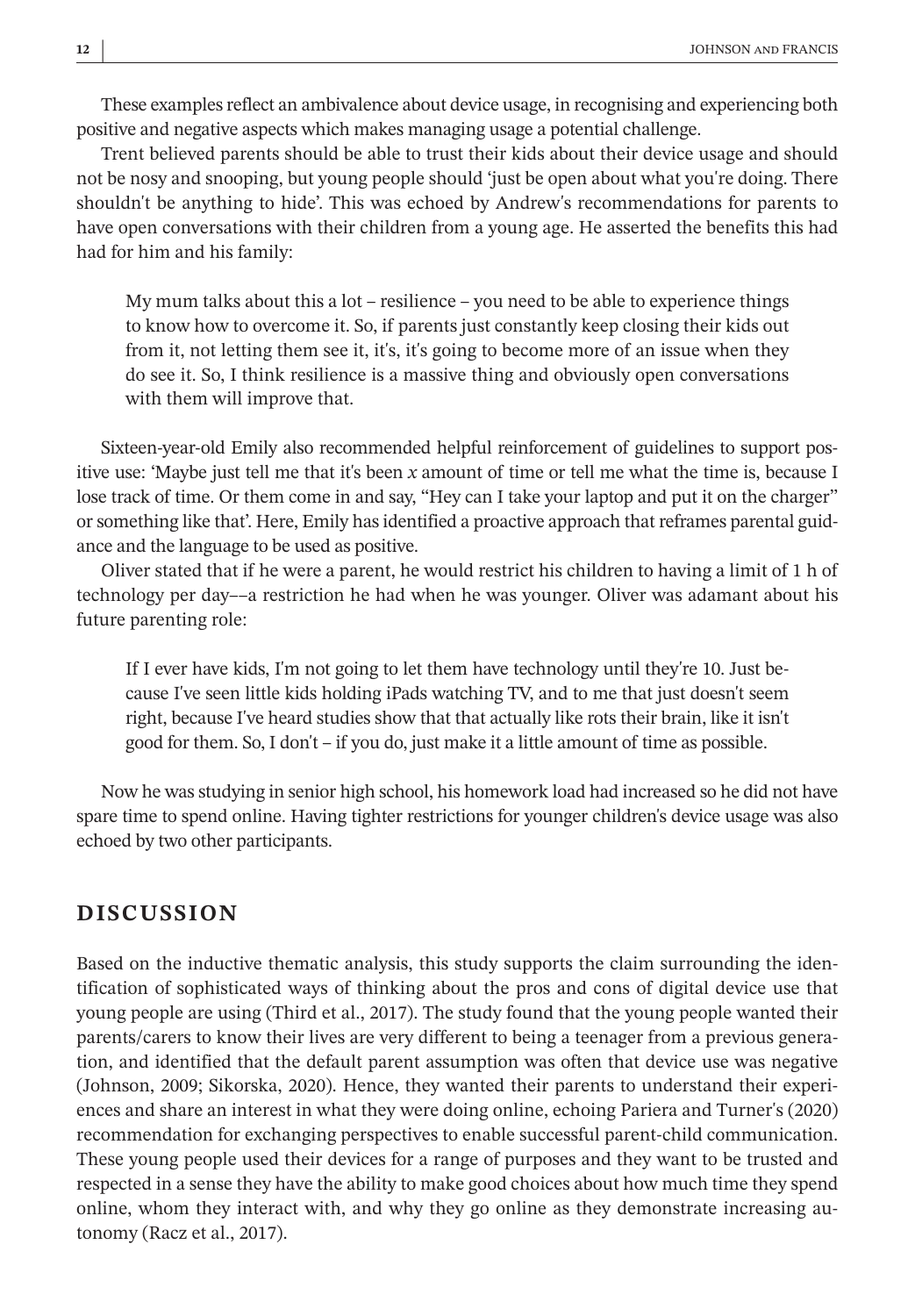The participants recognised there was a balance to achieve between meeting schooling obligations and engaging in their preferred leisure and entertainment. These young people knew social media had downsides and had mechanisms to cope with that. While they understood the imagery of perfection portrayed on social media was unrealistic, they recognised its pervasiveness and the need for ongoing support and advice. The insights shared by these young people support giving them opportunity to identify and articulate the challenges and the benefits of being online (Third et al., 2017), especially given how the negotiation of digital technology use is ongoing and for many families, is a source of conflict (Graham & Sahlberg, 2021).

The participants recognised the impact of digital device use on the family (Third et al., 2017) and valued device-free time, being in the moment, and engaging with others. They understood if one is always looking at a screen it may mean they miss out on quality experiences and obtaining and sharing memories in and from their real life. Future research could explore the prevalence of being device-free compared to the acknowledgement that device-free time is beneficial. Exploration of how and when young people independently choose to disengage with devices in order to preference family members and family experiences would be useful.

The findings expressed here suggest very positively, young people want their families to function well in a digital age, and they have a collective sense of responsibility that affects how they individually act within their family, and how they want other family members to function (Third et al., 2017). Insights provided by the participants strengthen previous literature valuing the voice of young people (Koch & Brandt, 2021; Pariera & Turner, 2020; Prelis & Delomez, 2017; Smithson & Jones, 2021; Third et al., 2017; Uprichard, 2008). The findings should prompt efforts to support all generations in how to understand, critique and navigate positive family relationships in the digital age. These efforts have the potential to allow the Internet to be something that despite its challenges, can deliver benefits to the overall family and its cohesion (Smyth et al., 2020). The research should encourage others to position young adults as important contributors to research and decision-making (Haddon, 2015; Livingstone & Third, 2017; Third et al., 2014, 2017), including the recommendation of positive digital family practices in the home.

We acknowledge the limitations of the approach in terms of sample size, comprising only a convenience sample, and while no generalisations can be made from this pilot study, the insights and rich data obtained from this qualitative exploration is encouraging. While the interview questions did not focus on smartphone usage at school, revisiting these participants to explore their perceptions in the light of the mobile phone ban in secondary schools would be interesting in terms of both safety and social connectedness. While this project itself was not actually youthled, we hope it will encourage other researchers to consider how they might place more value on hearing the voices of young people, and design research to enable this. Future stages of this research include the participants making a movie for adults about the kinds of things we found during these semi-structured interviews. A youth-led initiative would educate other generations and promote findings more broadly.

#### **ACKNOWLEDGEMENT**

The authors acknowledge the support of the community-based organisation EACH, Victoria, who provided the money for the vouchers and the interview transcription service in this project.

#### **DATA AVAILABILITY STATEMENT**

Research data are not shared.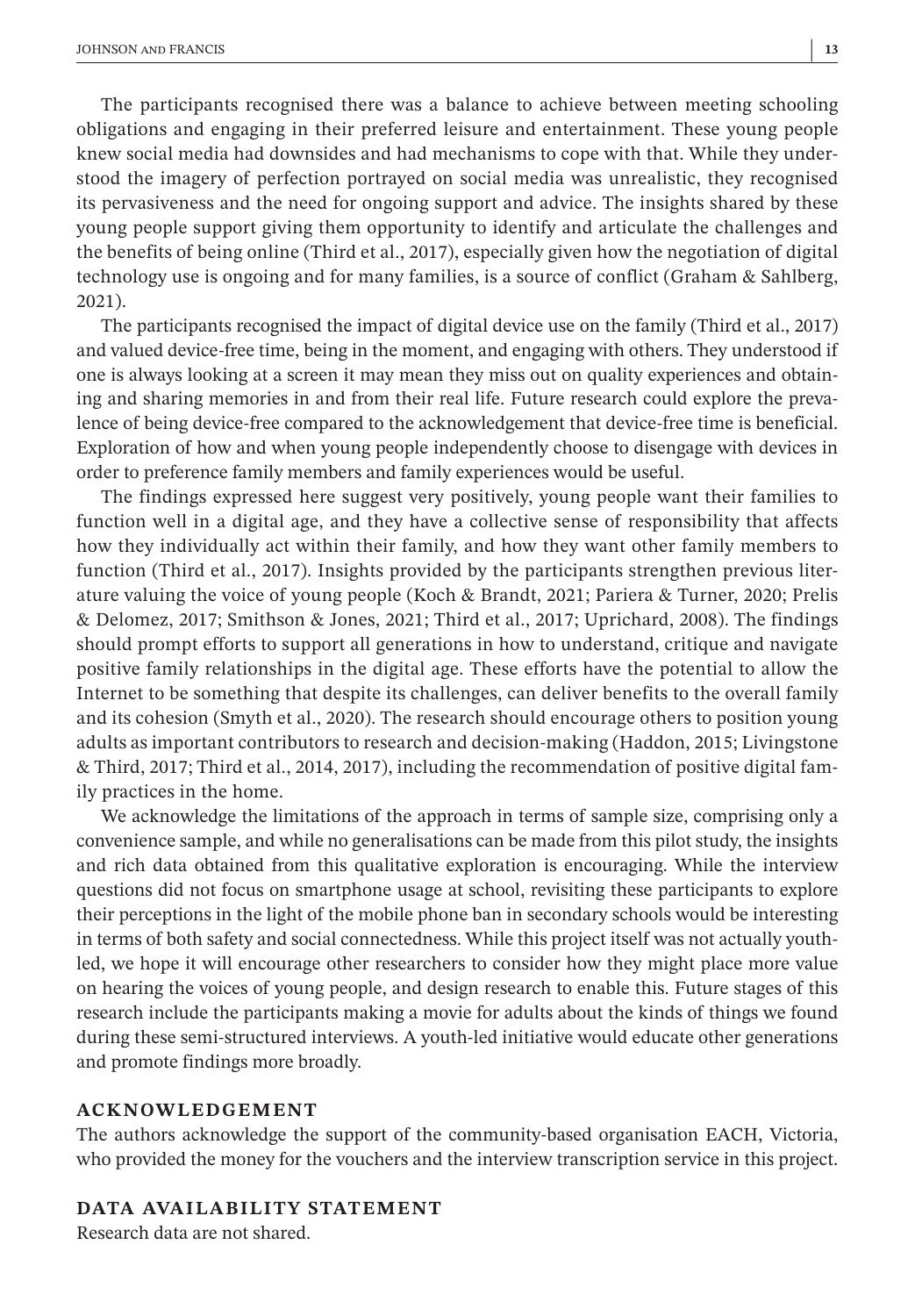#### **ORCID**

*Nicola F. Johnson* **D** <https://orcid.org/0000-0001-7875-3027>

#### **ENDNOTE**

<sup>1</sup> Please note this data collection occurred just before the outbreak of the COVID-19 global pandemic.

#### **REFERENCES**

- Amaro, L. M., Joseph, N. T., & de los Santos, T. M. (2019). Relationships of online social comparison and parenting satisfaction among new mothers: The mediating roles of belonging and emotion. *Journal of Family Communication*, *19*, 144–156.<https://doi.org/10.1080/15267431.2019.1586711>
- Arnold, M., Shepherd, C., Gibbs, M., & Mecoles, K. (2006). Domestic information and communication technologies and subject-object relations: Gender, identity, and family life. *Journal of Family Studies*, *12*(1), 95–112. <https://doi.org/10.5172/jfs.327.12.1.95>
- Braun, V., & Clarke, V. (2006). Using thematic analysis in psychology. *Qualitative Research in Psychology*, *3*, 77– 101.<https://doi.org/10.1191/1478088706qp063oa>
- Braun, V., & Clarke, V. (2019). Reflecting on reflexive thematic analysis. *Quality Research in Sport, Exercise and Health*, *11*, 589–597. <https://doi.org/10.1080/2159676X.2019.1628806>
- Correa, T., Straubhaar, J. D., Chen, W., & Spence, J. (2015). Brokering new technologies: The role of children in their parents' usage of the internet. *New Media & Society*, *17*(4), 483–599. [https://doi.org/10.1177/1461444813](https://doi.org/10.1177/1461444813506975) [506975](https://doi.org/10.1177/1461444813506975)
- Francis, Z. (2017). *Teens and Screens: How can we respond effectively to problematic use? The full report*. EACH. <https://www.each.com.au/teensandscreens/>
- Graham, A., & Sahlberg, P. (2021). *Growing up digital Australia: Phase 2 technical report*. Gonski Institute for Education, UNSW. [https://www.gie.unsw.edu.au/children-more-distracted-digital-devices-home-paren](https://www.gie.unsw.edu.au/children-more-distracted-digital-devices-home-parents-say) [ts-say](https://www.gie.unsw.edu.au/children-more-distracted-digital-devices-home-parents-say)
- Haddon, L. (2015). Children's critical evaluation of parental mediation. *Cyberpsychology*, *9*(1), article 2. [https://](https://doi.org/10.5817/CP2015-1-2) [doi.org/10.5817/CP2015-1-2](https://doi.org/10.5817/CP2015-1-2)
- Harper, D. (2002). Talking about pictures: A case for photo elicitation. *Visual Studies*, *17*(1), 13–26. [https://doi.](https://doi.org/10.1080/14725860220137345) [org/10.1080/14725860220137345](https://doi.org/10.1080/14725860220137345)
- Hertlein, K. M. (2012). Digital dwelling: Technology in couple and family relationships. *Family Relations*, *61*, 374– 387.<https://doi.org/10.1111/j.1741-3729.2012.00702.x>
- James, A., & Prout, A. (Eds.). (2015). *Constructing and reconstructing childhood: Contemporary issues in the sociological study of childhood*. Falmer Press.
- Johnson, N. F. (2009). *The multiplicities of internet addiction: The misrecognition of leisure and learning*. Ashgate.
- Johnson, N. F. (2015). Arguing the need for qualitative exploration in the field of emerging digital pathologies. *Studia Psychologica*, *15*(2), 123–137. <https://doi.org/10.21697/sp.2015.14.2.08>
- Koch, A. B., & Brandt, E. Z. (2021). The use of digital media: To support and enhance vulnerable children's perspectives, voices and choices. *Children & Society*, *35*(2), 229–243. <https://doi.org/10.1111/chso.12421>
- Livingstone, S. (2007). Strategies of parental regulation in the media-rich home. *Computers in Human Behavior*, *23*, 920–941. <https://doi.org/10.1016/j.chb.2005.08.002>
- Livingstone, S., Haddon, L., & Görzig, A. (Eds.). (2012). *Children, risk and safety online: Research and policy challenges in comparative perspective*. Policy Press.
- Livingstone, S., & Helsper, E. J. (2008). Parental mediation of children's internet use. *Journal of Broadcasting & Electronic Media*, *52*(4), 581–599.<https://doi.org/10.1080/08838150802437396>
- Livingstone, S., Kirwil, L., Ponte, C., & Staksrud, E. (2014). In their own words: What bothers children online? *European Journal of Communication*, *29*, 271–288.<https://doi.org/10.1177/0267323114521045>
- Livingstone, S., & Third, A. (2017). Children and young people's rights in the digital age: An emerging agenda. *New Media & Society*, *19*, 657–670.<https://doi.org/10.1177/1461444816686318>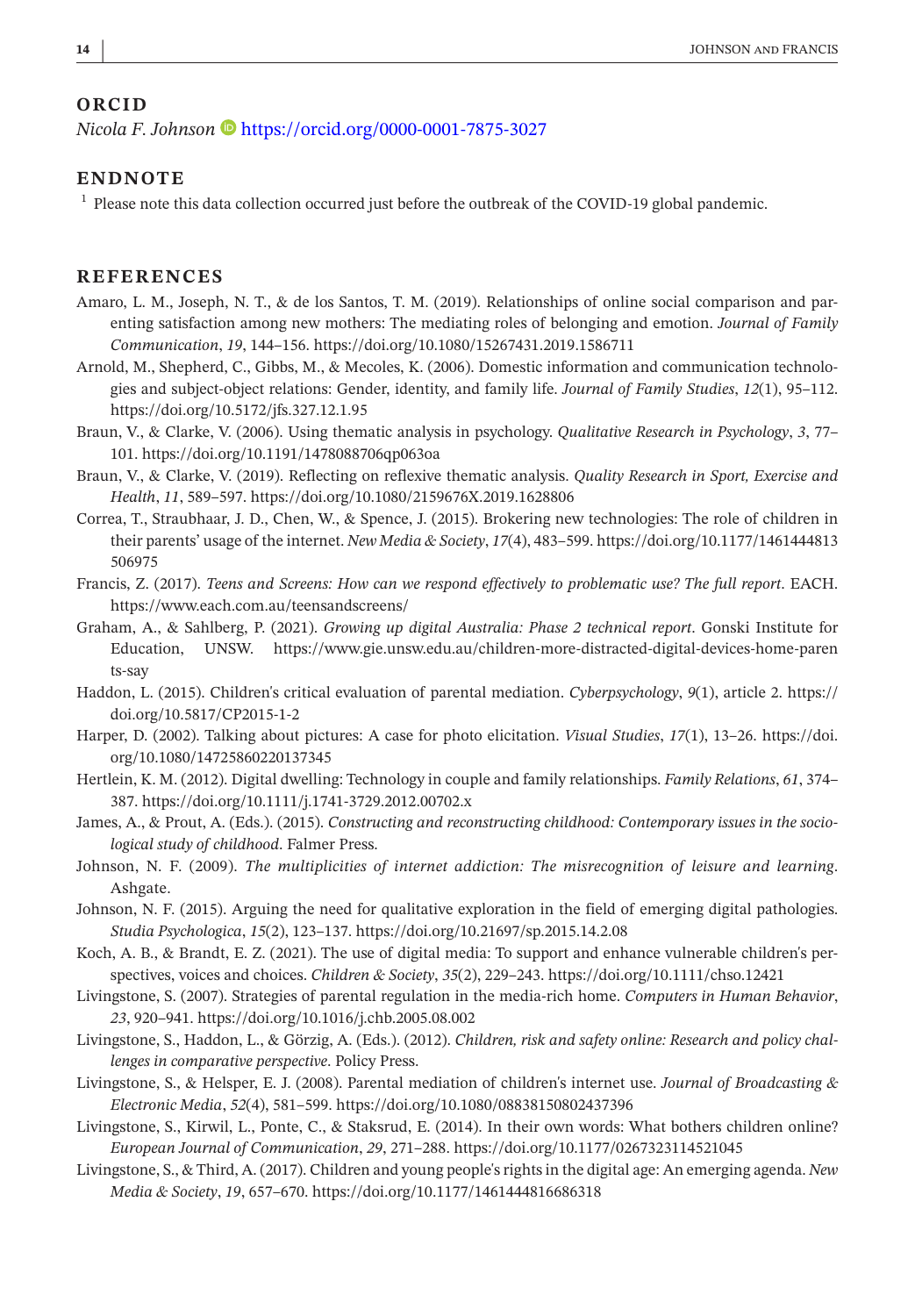- Martins, N., Mares, M.-L., & Nathanson, A. I. (2019). Mixed messages: Inconsistent parental mediation indirectly predicts teens' online relational aggression. *Journal of Family Communication*, *19*, 311–328. [https://doi.](https://doi.org/10.1080/15267431.2019.1649264) [org/10.1080/15267431.2019.1649264](https://doi.org/10.1080/15267431.2019.1649264)
- Mascheroni, G. (2014). Parenting the mobile internet in Italian households: Parents' and children's discourses. *Journal of Children and Media*, *8*(4), 440–456. <https://doi.org/10.1080/17482798.2013.830978>
- Meeus, A., Beyens, I., Geusens, F., Sodermans, A. K., & Beullens, K. (2018). Managing positive and negative media effects among adolescents: Parental mediation matters—But not always. *Journal of Family Communication*, *18*, 270–295. <https://doi.org/10.1080/15267431.2018.1487443>
- Mesch, G. S. (2006). Family relations and the internet: Exploring a family boundaries approach. *Journal of Family Communication*, *6*, 119–138. [https://doi.org/10.1207/s15327698jfc0602\\_2](https://doi.org/10.1207/s15327698jfc0602_2)
- Mesch, G. S. (2009). Parental mediation, online activities, and cyberbullying. *CyberPsychology & Behavior*, *12*, 387– 393.<https://doi.org/10.1089/cpb.2009.0068>
- National Health and Medical Research Council. (2018). *National statement on ethical conduct in human research*. [https://www.nhmrc.gov.au/research-policy/ethics/national-statement-ethical-conduct-human](https://www.nhmrc.gov.au/research-policy/ethics/national-statement-ethical-conduct-human-research) [-research](https://www.nhmrc.gov.au/research-policy/ethics/national-statement-ethical-conduct-human-research)
- Pariera, K. L., & Turner, J. W. (2020). Invitational rhetoric between parents and adolescents: Strategies for successful communication. *Journal of Family Communication*, [https://doi.org/10.1080/15267](https://doi.org/10.1080/15267431.2020.1729157) [431.2020.1729157](https://doi.org/10.1080/15267431.2020.1729157)
- Parsons, C. L. (1997). Communication technology as a means of empowerment. *Journal of Family Studies*, *3*(1), 67–92. <https://doi.org/10.5172/jfs.3.1.67>
- Prelis, L. A., & Delomez, H. (2017). Listening and learning toolkit. In *Search for common ground. Creative Commons License*.<https://www.sfcg.org/tag/children-youth-toolkits/>
- Racz, S. J., Johnson, S. L., Bradshaw, C. P., & Cheng, T. L. (2017). Parenting in the digital age: Urban black youth's perceptions about technology-based communication with parents. *Journal of Family Studies*, *23*(2), 198–214. <https://doi.org/10.1080/13229400.2015.1108858>
- Rauscher, E. A., Schrodt, P., Campbell-Salome, G., & Freytag, J. (2020). The intergenerational transmission of family communication patterns:(In)consistencies in conversation and conformity orientations across two generations of family. *Journal of Family Communication*, *20*(2), 97–113. [https://doi.org/10.1080/15267](https://doi.org/10.1080/15267431.2019.1683563) [431.2019.1683563](https://doi.org/10.1080/15267431.2019.1683563)
- Schrodt, P. (2020). Emotion labor with parents as a mediator of family communication patterns and young adult children's mental well-being. *Journal of Family Communication*, *20*(1), 66–81. [https://doi.org/10.1080/15267](https://doi.org/10.1080/15267431.2019.1661250) [431.2019.1661250](https://doi.org/10.1080/15267431.2019.1661250)
- Sikorska, M. (2020). 'Addictive' for children and 'helpful' to parents: Electronic devices as a non-human actor in family relations. *Journal of Family Studies*, 1–17. <https://doi.org/10.1080/13229400.2020.1759446>
- Smithson, H., & Jones, A. (2021). Co-creating youth justice practice with young people: Tackling power dynamics and enabling transformative action. *Children & Society*, *35*(3), 348–362. [https://doi.org/10.1111/](https://doi.org/10.1111/chso.12441) [chso.12441](https://doi.org/10.1111/chso.12441)
- Smyth, B. M., Ainscough, G., & Payne, J. L. (2020). Modes of communication between high-conflict separated parents: Exploring the role of media multiplexity and modality switching. *Journal of Family Communication*, *20*(3), 189–205. <https://doi.org/10.1080/15267431.2020.1754826>
- Third, A., Bellerose, D., Dawkins, U., Keltie, E., & Pihl, K. (2014). *Children's rights in the digital age: A download from children around the world* (2nd ed.). UNICEF. [http://www.uws.edu.au/\\_\\_data/assets/pdf\\_file/0003/753447/](http://www.uws.edu.au/__data/assets/pdf_file/0003/753447/Childrens-rights-in-the-digital-age.pdf) [Childrens-rights-in-the-digital-age.pdf](http://www.uws.edu.au/__data/assets/pdf_file/0003/753447/Childrens-rights-in-the-digital-age.pdf)
- Third, A., Bellerose, D., De Oliveira, J. D., Lala, G., & Theakstone, G. (2017). *Young and online: Children's perspectives on life in the digital age (the state of the world's children 2017 companion report)*. Western Sydney University.<https://doi.org/10.4225/35/5a1b885f6d4db>
- Tobias, S. (2017). Predicting video game play from perceived family environment among university students. *Journal of Family Studies*, *23*(2), 215–227. <https://doi.org/10.1080/13229400.2016.1249388>
- Uprichard, E. (2008). Children as 'being and becomings': Children, childhood and temporality. *Children & Society*, *22*, 303–313. <https://doi.org/10.1111/j.1099-0860.2007.00110.x>
- Valkenburg, P. M., Piotrowski, J. T., Hermanns, J., & De Leeuw, R. (2013). Developing and validating the perceived parental media mediation scale: A self-determination perspective. *Human Communication Research*, *39*, 445–469.